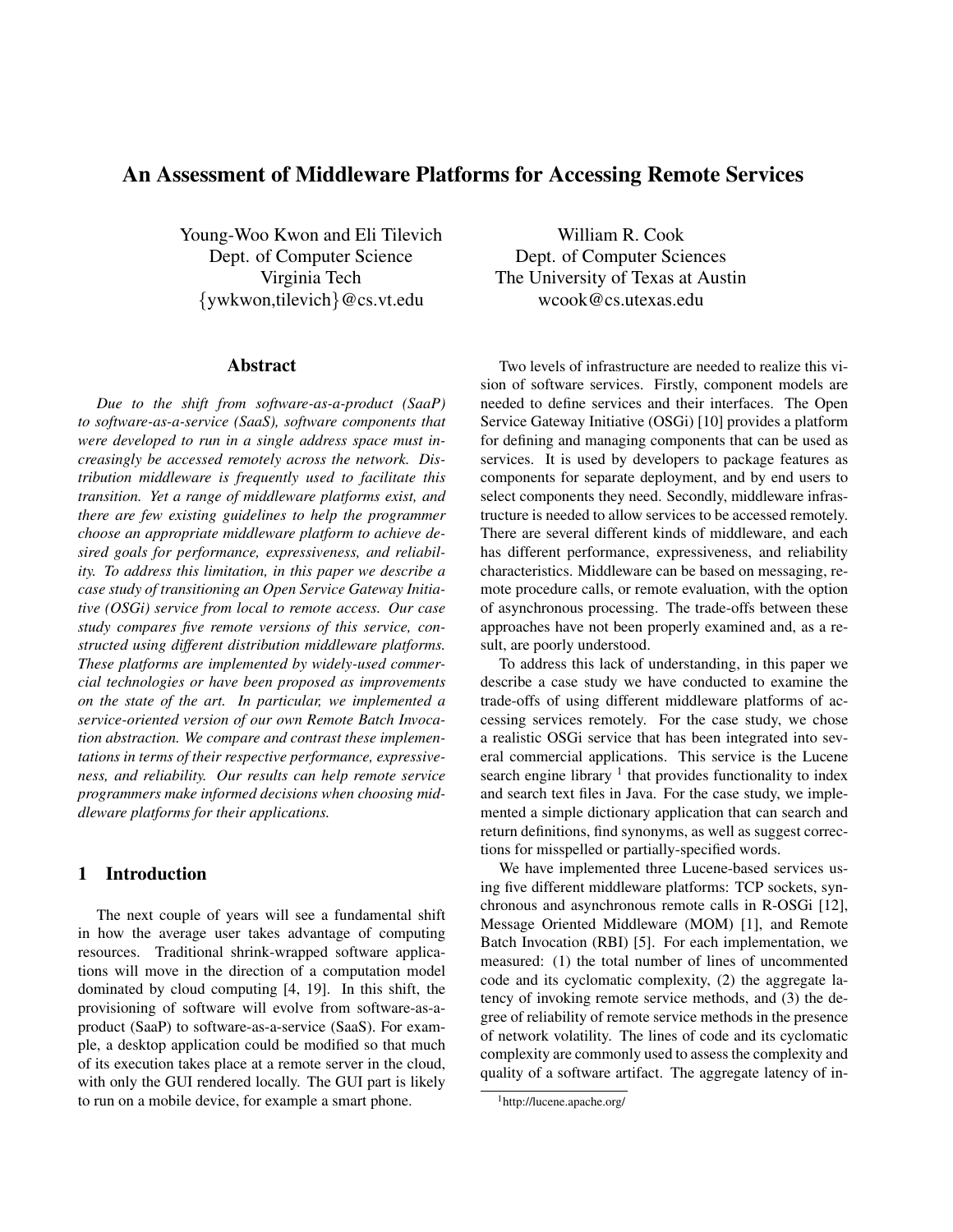voking a service indicates how long it takes for the clients to derive the service's expected benefits. This metrics comprehensively assesses the Quality of Service (QoS) from the end user's perspective. Finally, the ability of a remote service to cope with network volatility is critical to maintaining the required QoS in the majority of realistic network environments.

One of the evaluated platforms is our own Remote Batch Invocation (RBI), a middleware abstraction we have recently introduced [5]. In RBI, a batch is a collection of method calls, conditional statements, and loops that is transfered in bulk to the server, which executes the collection and returns the results to be assigned to local variables. Although RBI clients resemble traditional RPC clients, they have a fundamentally different, service-oriented execution model. As such, our implementation of OSGi in RBI is the first non-RPC implementation of the OSGi R4.2 specification, which codifies how OSGi bundles should be accessed remotely.

Based on the results of our case study, the technical contributions of this paper are as follows:

- The first non-RPC remote implementation of the OSGi R4.2 specification.
- A comprehensive evaluation of the trade-offs between the performance, expressiveness, and reliability of middleware platforms for accessing services remotely.
- A systematic analysis of the evaluation that can help inform a working programmer about which middleware platform should be used to access services remotely.

The rest of this paper is structured as follows. Section 2 introduces the concepts and technologies used in this work. Section 3 describes the implementation of OSGi in RBI. Section 4 describes our case study and its results. Section 5 discusses related work, and Section 6 presents future research directions and concluding remarks.

#### 2 Background

In the following discussion we describe Service Oriented Architecture (SOA), OSGi, and middleware platforms, including R-OSGi and Message Oriented Middleware.

#### 2.1 Service Oriented Architecture

Service Oriented Architectures (SOA) has been recently employed as a means of providing uniform access to a variety of computing resources across multiple application domains. In SOA, software components are provided as services, self-encapsulated units of functionality accessed through a public interface [11]. Essential characteristics of service-orientation are platform independence and support for stateless communication models.

Services can access each other only via each other's public interfaces. Loosely coupled services may be collocated in the same address space or be geographically dispersed across the network. Among the software engineering advantages of SOA are strong encapsulation, loose coupling, ease of reusability, and standardized discovery.

#### OSGi

The Open Service Gateway Initiative (OSGi) provides a platform for implementing services [10]. It allows any Java class to be used as a service by publishing it as a service bundle. OSGi manages published bundles, allowing them to use each other's services. OSGi manages the lifecycle of a bundle (i.e., moving between install, start, stop, update, and delete stages) and allows it to be added and removed at runtime.

OSGi is a mature software component platform. It has been widely adopted by multiple industry and research stakeholders, organized into the OSGi Alliance. OSGi is used in large commercial projects, including the Spring framework  $2$  and Eclipse  $3$ , which use this platform to update and manage plug-ins. The OSGi standard is currently implemented by several open-source projects, including Apache Felix<sup>4</sup>, Knopflerfish<sup>5</sup>, and Eclipse Equinox<sup>6</sup>.

### 2.2 Distribution Middleware

Distribution Middleware provides mechanisms for software on one system to invoke operations on a remote system. Middleware eliminates the need for low-level network programming and offers convenient building blocks for constructing distributed systems. There are several different platforms used in middle ware applications, including messaging, remote procedure calls, and remote evaluation.

#### Message Oriented Middleware

MOM is an infrastructure for distributed communication using messages. Although originally all message based communication was presumed to follow the asynchronous interaction model, most MOM systems now support both synchronous and asynchronous interaction models. In addition, MOM provides two messaging models, *point-to-point* and *publish/subscribe*. In the point-to-point model, a sender sends messages to a particular client through a message

<sup>2</sup>http://www.springsource.org/

<sup>3</sup>http://www.eclipse.org/

<sup>4</sup>http://felix.apache.org/

<sup>5</sup>http://www.knopflerfish.org/

<sup>6</sup>http://www.eclipse.org/equinox/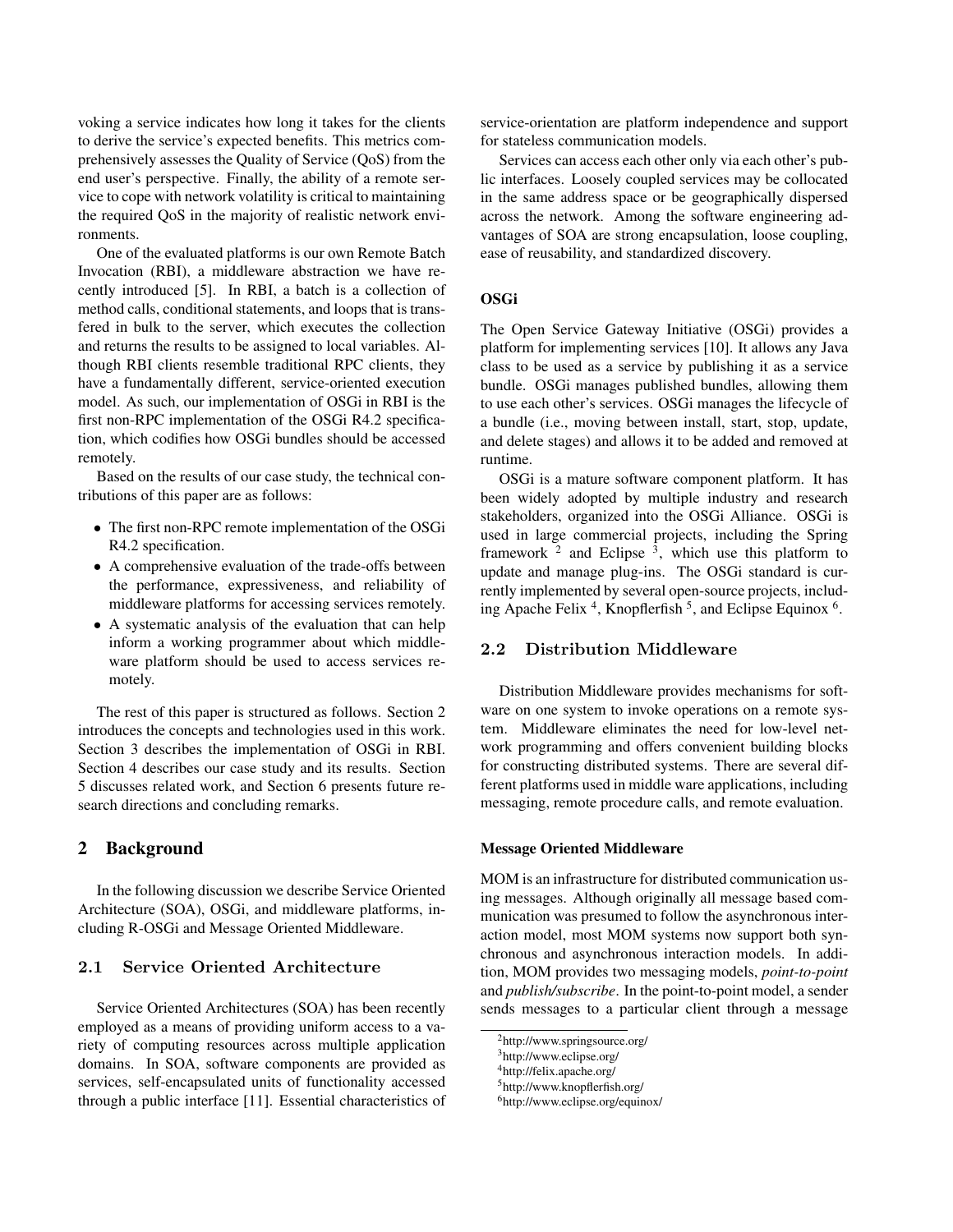queue. In the publish/subscribe model, a sender publishes messages to multiple clients through a message topic.

Java Message Service (JMS) [8] is a standard API from Sun Microsystems that enables Java programs to use message based communications. JMS is implemented in widely used MOM infrastructures, including Apache's ActiveMQ  $<sup>7</sup>$  and JBoss Messaging  $<sup>8</sup>$ . For the purposes of this paper, we</sup></sup> evaluate the publish/subscribe model of ActiveMQ.

### 2.3 Remote Procedure Calls

Remote Procedure Calls (RPC) are the basis for a wide range of middleware implementations. In this model, each call to a remote interface is transfered from the client to the server for execution, and the results returned to the client. RPC has been extended to support object-oriented programming by introducing *object proxies*, which forward calls from client to server. This approach is the basis for DCOM [2] and CORBA [9].

Remote OSGi (R-OSGi) [12] is an RPC-based middleware platform for OSGi. The initial OSGi specification codifies inter-bundle communication as occurring within a single host. The R-OSGi distribution infrastructure allows accessing OSGi services remotely through a proxy-based approach, with proxies exposed as standard OSGi bundles. R-OSGi is based on RPC, but allows both synchronous and asynchronous calls, which can reduce latency. The distributed service registry of R-OSGi makes it possible to treat remote and local services uniformly.

More recently, the OSGi alliance released the OSGi R4.2 specification that describes how remote OSGi services can be discovered and used [10]. The OSGi R4.2 specification does not specify how remote OSGi services should be accessed. Instead, the specification codifies only how remote service interfaces should be discovered and retrieved. Once a remote service interface is obtained, it is up to the implementor of this specification how interface methods are to be invoked at a remote OSGi framework and how their results are to be transferred back to the caller.

The first reference implementation of R4.2 is D-OSGi<sup>9</sup>, which implements the specification as Web services, using SOAP over HTTP for transmission and WSDL contracts for exposing services. This implementation is also RPC-based.

Although an RPC-based implementation naturally satisfies the method calling semantics of OSGi service interfaces, other middleware abstractions can also be used to implement R4.2.

#### 2.4 Remote Batch Invocation

Remote Batch Invocation (RBI) [5] is a distributed middleware abstraction based on partitioning blocks of code into remote and local parts, while performing all communication in bulk. Batches are specified using a *batch statement*. The body of a batch statement combines remote and local computation. In Java, a batch block looks like a collection of remote method calls but is executed using *remote evaluation* [15], in which all the remote calls are sent in a single *batch script*. In addition, data is moved in bulk between client and server. RBI differs from RPC in that the unit of distribution is a block of code rather than a single procedure call.

The details of RBI are discussed in the following section, which also shows how RBI can be used to provide remote access to OSGi services.

### 3 OSGi in RBI

RBI introduces a **batch** statement that executes multiple remote calls using a single remote round trip to the server. Figure 1 shows how the Lucene OSGi service can be accessed with RBI. Note that the **batch** block includes looping and conditional statements. The **batch** language extension is transformed into standard Java.<sup>10</sup>

 **batch** (Lucene ls : **new** Service(Lucene.**class**)) { **final** TopDocs topDocs = ls.search(query); StringBuffer defBuffer = **new** StringBuffer(); **for** (ScoreDoc hits : topDocs.scoreDocs) { Document doc = ls.doc(hits.doc);  $\bullet$  **if** (doc  $\bullet$  **null**) { defBuffer.append(doc.getValues(DEFINITION)); <sup>8</sup> } } }

#### **Figure 1. Example of batch invocation.**

The RBI runtime executes multiple calls (combined with conditional and looping constructs) to a given remote service. Finally, RBI/OSGi does not require any changes to remote service interfaces, which are discovered and bound using a standard OSGi registry.

#### 3.1 RBI Runtime System

The runtime architecture of RBI, shown in Figure 2, consists of a service consumer, service provider, batch processor, and distribution provider. Once the service provider registers a service in the OSGi framework, the distribution

<sup>7</sup>http://activemq.apache.org/

<sup>8</sup>http://www.jboss.org/jbossmessaging/

<sup>9</sup>http://cxf.apache.org/distributed-osgi.html

 $10P$  Please refer to our ECOOP 2009 papers for translation details [5].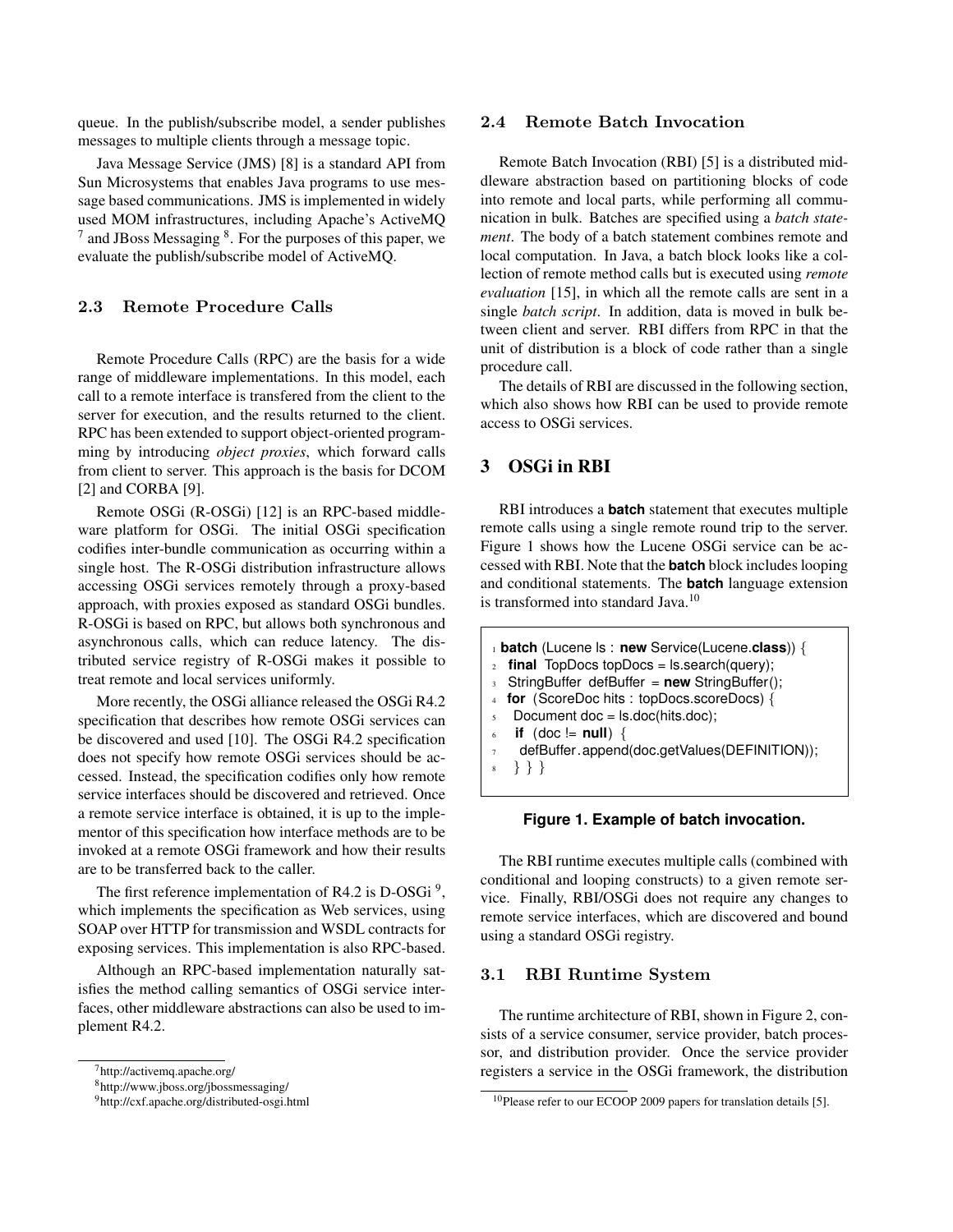

**Figure 2. OSGi with RBI Architecture.**

provider instantiates a server that can be accessed remotely. The service consumer discovers and retrieves the remote service, and then the distribution provider creates a proxy for importing the service. Upon the service consumer making remote calls, the batch processor aggregates them into a single descriptor, which is transmitted across the network to the service provider. The service provider's batch processor interprets the descriptor, invoking the appropriate service methods, and sends the results back to the service consumer.

To integrate OSGi with RBI, we connected RBI to the standard OSGi services, Service Listener and Service Hook. Once a Service Listener is registered with OSGi, it starts receiving lifecycle change events for the registered service. The distribution provider uses a Service Listener to determine when a server must be instantiated to process remote requests. The Service Hook service, introduced only in the OSGi R4.2 specification, intercepts service events, raised in response to the service consumer retrieving the remote service, and creates a proxy for accessing services remotely.

The Service Hook service makes it possible to treat local and remote services uniformly, with the only difference concerning their configuration. In other words, switching from using the local version of a service to a remote version and vice verse does not require any source code changes, which are confined to configuration files. Because the OSGi R4.2 specification requires that remote service interfaces be decoupled from their implementations, the Service Hook service accomplishes that by making it possible to switch implementations through a simple configuration file change.

### 4 Case study

To compare different middleware platforms, we compared remote access to a set of three services packaged as an OSGi bundle. We chose the Lucene search engine library,

which is distributed as an OSGi bundle, thus providing a service interface. Using Lucene, we implemented three services to search for (1) a word's definition, (2) a word's list of synonyms, and (3) a list of spelling suggestions for a misspelled word. Note that service (2) extends the functionality of service (1), and service (3) extends the functionality of service (2). Thus, service (2) includes all the functionality of service  $(1)$ , and service  $(3)$  includes that of services  $(1)$ and (2).

For our case study, we examined how these services can be accessed remotely using five different middleware platforms. To that end, we compared each of the five implementations in terms of their respective performance, expressiveness, and reliability.

For the purposes of this study, we define our metrics as follows:

- Performance: the total execution time it takes to execute a service, including both network latency and business processing.
- Expressiveness: ease of implementation, measured by the total of Uncommented Lines of Code (ULOC) it takes to write the service, and their McCabe cyclomatic complexity (MCC) [7].
- Reliability: the ability to withstand temporary network volatility, when the communication network experiences an outage.

In this benchmark, we compare these metrics for five middleware platforms: (1) synchronous R-OSGi, (2) asynchronous R-OSGi, (3) Message-Oriented Middleware, (4) raw sockets, and (5) our own RBI interface to OSGi.

### 4.1 Experimental Setup

All the experiments were conducted on the client machine running 3.0 GHz Intel Dual-Core CPU, 2 GB RAM, Windows XP, JVM 1.6.0 13 (build 1.6.0 13-b03), and the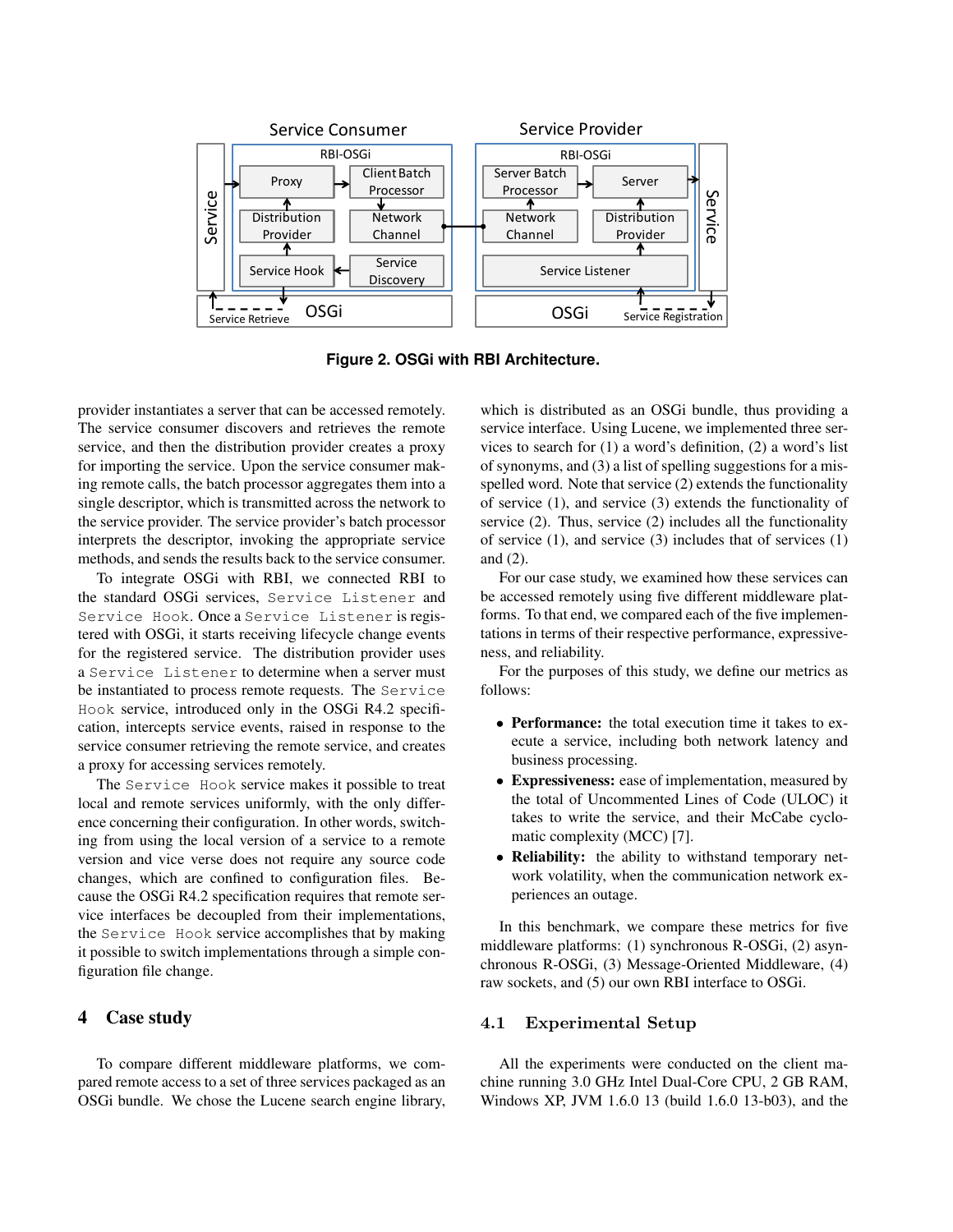

**Figure 3. Dictionary System.**

server machine running 1.8 GHz Intel Dual-Core CPU, 2.5 GB RAM, Windows 7, JVM 1.6.0 16 (build 1.6.0 16-b01, connected via a local area network (LAN) with a 100Mbps bandwidth, and 1ms latency.

Figure 3 depicts a diagram describing the specifics of our experimental setup. The Lucene OSGi bundle is located on a separate node (server) and is accessed remotely from another node (client). To start the benchmarking of a given setup, we constructed a simple Web client that communicates with the client node through HTTP. By navigating a Web browser to a URL associated with any of the five middleware implementations, a servlet at the client node invokes its corresponding benchmark method.

### 4.2 Performance

Each benchmark method calls three services in sequence, repeating each service call 1,000 times and then reporting the averaged time. Only the time to invoke the Lucene-based services is taken into account, while the HTTP communication to trigger different benchmarks is omitted.

Figure 4 shows the averaged performance for each service. Because each of the three services takes an increasing number of remote roundtrips, for each middleware platform, the total execution time grows for services 2 and 3.

For each service, raw sockets provide the best performance. Asynchronous R-OSGi comes close second. RBI/OSGi using synchronous communication comes quite close to asynchronous R-OSGi. Synchronous R-OSGi is always slower than RBI/OSGi, due to the latter middleware platform aggregating multiple remote calls and invoking them in bulk.

Surprisingly, our MOM-based implementation consistently showed the poorest results across all benchmarks.



**Figure 4. Performance Comparison.**

The reason is because the implementation we used, ActiveMQ, is based on a publish-subscribe rather than peer-topeer communication model. Publish-subscribe models are beneficial when messages have to be broadcast to a large number of recipients. In our setup, when using MOM for client-server communication, the overhead of involving a message queue was never amortized.

#### 4.3 Expressiveness

Table 1 shows the total uncommented lines of code (ULOC) it takes to implement each of the three services using different middleware platforms. It also shows their McCabe Cyclomatic Metric (MCC). The ULOC numbers in Table 1 combine the client and server portions, while excluding 1918 ULOC that it takes to implement the functional processing part of all the remotely-accessed services.

As expected, our sockets-based implementation is the longest. A programmer has to design and express a low-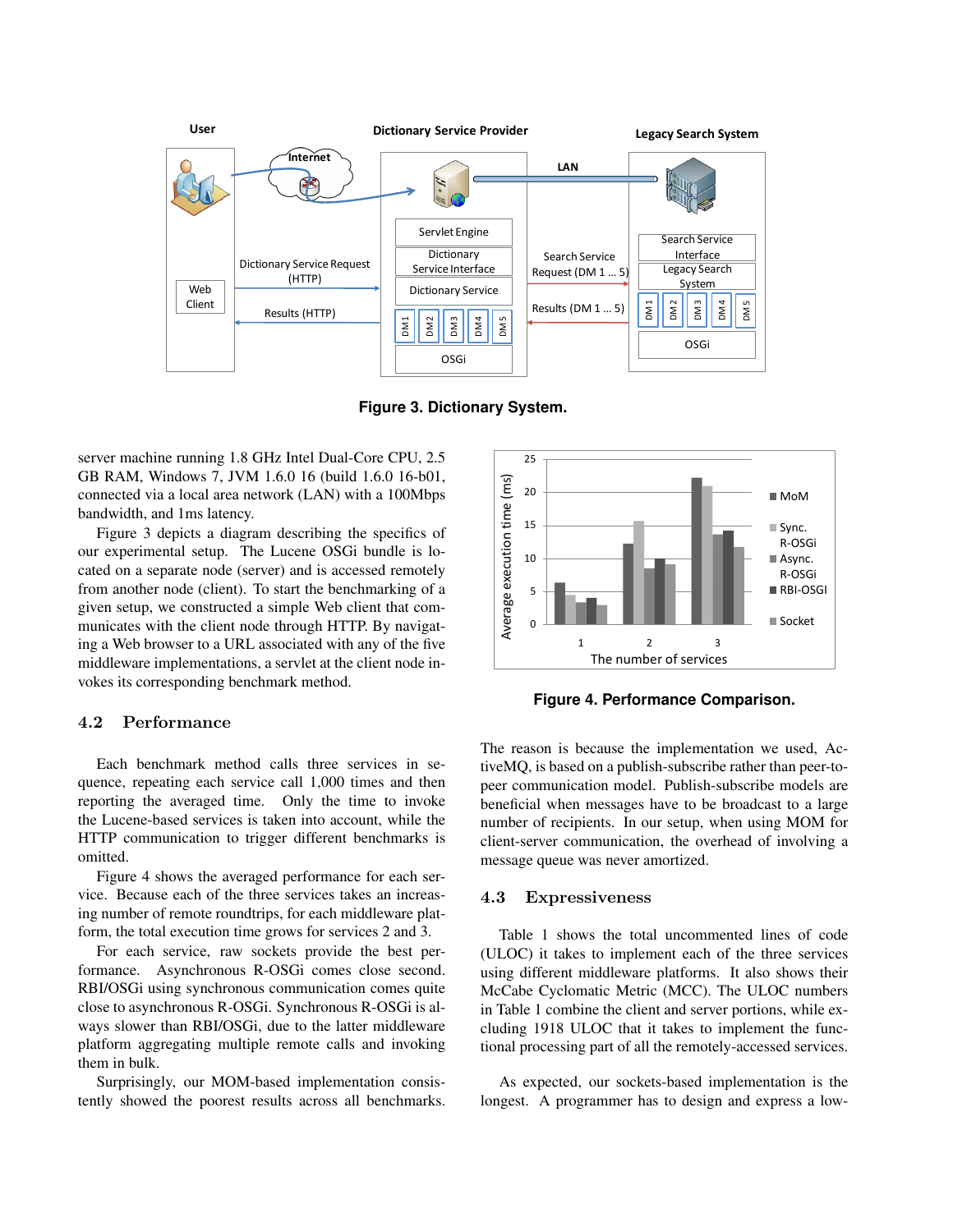| <b>Middleware</b><br>platform | <b>Service</b> | <b>ULOC</b> | Max.<br><b>MCC</b> |
|-------------------------------|----------------|-------------|--------------------|
| Sync. R-OSGi                  | Service 1      | 14          | 7                  |
|                               | Service 2      | 14          | 10                 |
|                               | Service 3      | 14          | 17                 |
| Async. R-OSGi                 | Service 1      | 148         | 8                  |
|                               | Service 2      | 170         | 12                 |
|                               | Service 3      | 212         | 25                 |
| RBI/OSGi                      | Service 1      | 23          | 7                  |
|                               | Service 2      | 27          | 10                 |
|                               | Service 3      | 33          | 17                 |
| <b>MOM</b>                    | Service 1      | 1172        | 8                  |
|                               | Service 2      | 1207        | 13                 |
|                               | Service 3      | 1231        | 23                 |
| Sockets                       | Service 1      | 2722        | 8                  |
|                               | Service 2      | 2793        | 13                 |
|                               | Service 3      | 2839        | 23                 |

**Table 1. Expressiveness Comparison.**

level communication protocol, which also includes the format for each transferred message. In addition, avoiding deadlocks and ensuring good performance requires that message sending and receiving be handled by different threads.

The MOM implementation is the second longest. A programmer has to implement a listener interface and register it with the messaging system and handle messages that arrive out of order. In addition, the programmer must define the messages and process them at the application level.

Asynchronous R-OSGi follows next. A programmer also has to implement a listener, but R-OSGi eliminates the need for the programmer to implement messages and setup the communication.

The RBI/OSGi implementation takes about an order of magnitude fewer lines of code than the asynchronous R-OSGi one. RBI/OSGi is a method-based middleware mechanisms that does not require the programmer to write any communication-specific code.

The synchronous R-OSGi implementation takes about the same amount of code as that of RBI/OSGi. RBI adds a couple of lines of code to setup and express a batch.

MCC metrics is indicative of the programming effort required to understand a codebase. As expected, the raw sockets, asynchronouns R-OSGi, and MOM implementations have high MCC, while synchronous R-OSGi and RBI/OSGi ones have lower MCC.

### 4.4 Reliability

As it turns out, only our MOM-based implementation has built-in fault tolerance capabilities provided by Ac-

| <b>Middleware</b> | Fault    | 3rd party |
|-------------------|----------|-----------|
| platform          | handling | solution  |
| Sync. R-OSGi      | N/A      | DR-OSGi   |
| Async. R-OSGi     | N/A      | DR-OSGi   |
| RBI/OSGi          | N/A      | DR-OSGi   |
| MOM               | built-in | N/A       |
| Sockets           | N/A      | N/A       |

**Table 2. Reliability Comparison.**

tiveMQ. It can operate in what is called "persistent mode" that stores every message to be sent in stable storage. Upon disconnection, the undelivered messages are rescheduled for delivery after the network becomes reconnected.

If reliability in the face of network volatility is required, Table 2 summarizes how fault handling mechanisms can be adopted in each middleware platform. When a middleware mechanism lacks built-in facilities for dealing with network volatility, our recent research has shown how such facilities can be factored into a middleware infrastructure [6].

### 4.5 Discussion

Here we discuss some of the implications of the performance, expressiveness, and reliability measurements presented above. In our discussion, we attempt to provide specific recommendation for the developers of service-oriented applications.

Figure 5 depicts the trade-offs between the performance, expressiveness, and reliability guarantees offered by each middleware platform. Because no platform satisfies all three guarantees, programmers should choose an appropriate platform having considered the immediate needs of their service applications.

Threats to Validity The measurements above are subject to both internal and external validity threats. The internal validity is threatened by the way in which we chose to implement our subject services by using different middleware platforms. In our daily programming practices, we do not regularly use all of the five platforms. Therefore, the way we chose to implement our service may not be fully optimal, in terms of using the proven design patterns. We believe, however, that our programming practices are representative of that of the common programmer.

The external validity is threatened by our choice of an existing OSGi bundle to be accessed remotely. OSGi public interfaces have been carefully designed to be coarsegrained, and more naively-designed service interfaces can have finer granularity. In that case, the performance disparities between synchronous R-OSGi and the asynchronous alternatives would be even more pronounced.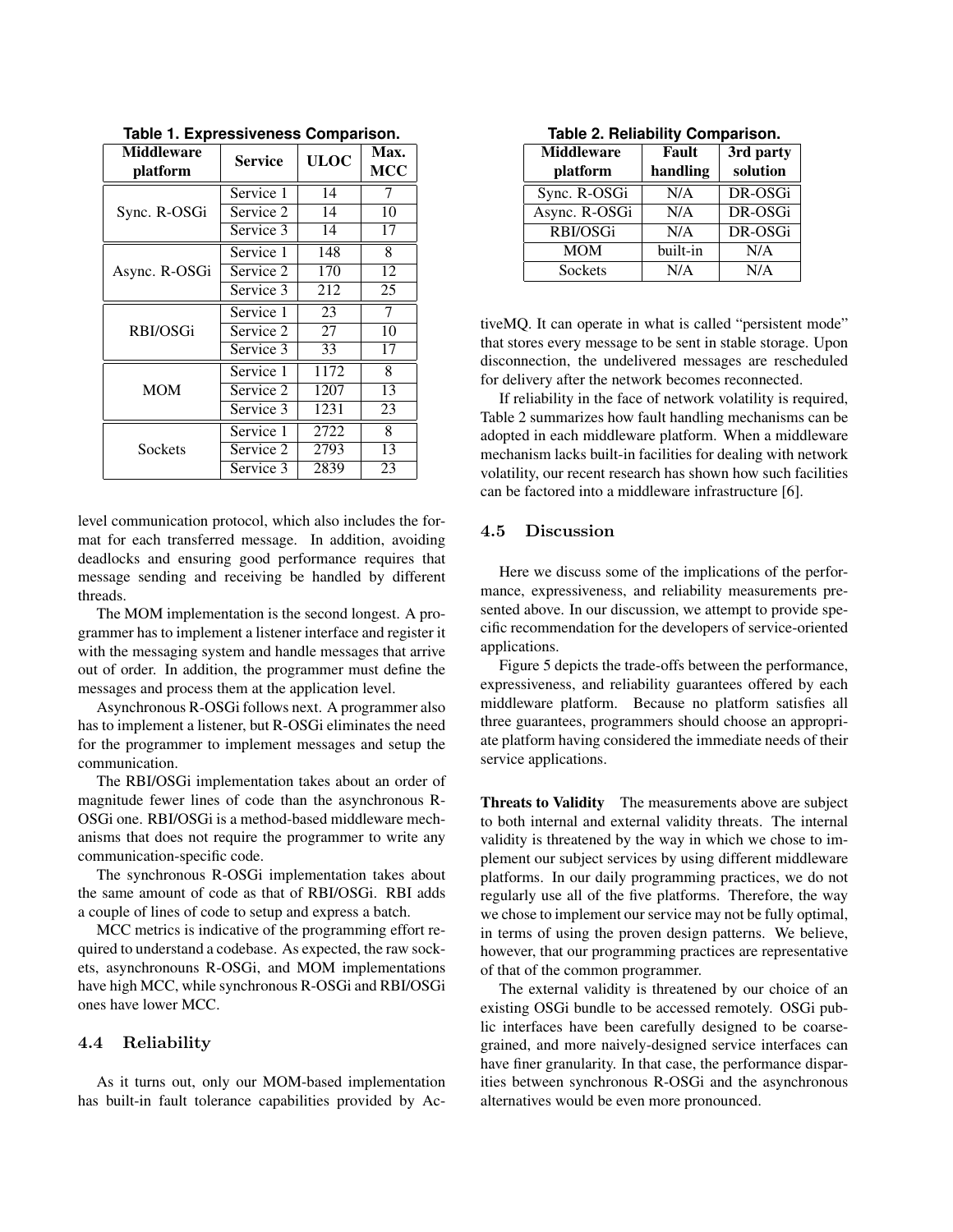

**Figure 5. Trade-offs between the expressiveness, performance and reliability levels.**

Performance Even coarser grained service interfaces cannot completely eliminate latency concerns. As our measurements show, asynchronous communication leads to better performance. Unfortunately, business logic may require synchronous service calls. Our RBI/OSGi platforms can reduce the aggregate latency of multiple remote service calls without asynchronous processing.

Expressiveness Despite their performance advantages, asynchronous designs tend to be more complicated, taking more code that is more complex to express. RPC-based abstractions, including our own RBI/OSGi, are more straightforward to implement and understand.

Reliability The reliability of a distributed application is dependent on the reliability of its constituent components, which include both the execution units implementing the application's functionality and the network connecting them. One can argue that the ULOC metrics is inversely proportional to the level of reliability of an individual software component. If the probability of a bug can be expressed in terms of the lines of code and its complexity (e.g.,  $X\%$  that a software defect exists within N lines of code), then shorter and less complex implementations are less likely to contain bugs. In the light, our ULOC and cyclomatic complexity metrics can also serve a double duty as local reliability metrics.

With respect to distributed execution, the common wisdom of distributed system development suggests that reliability is best implemented on a per-application basis. There is value, however, in handling system-level errors at the middleware level. In that light, using MOM leads to applications that can withstand temporary network disconnections. Such fault-tolerance capacities can be factored into existing systems, as demonstrated recently [6].



**Figure 6. The price-performance ratio comparison.**

Price-Performance Ratio So far, we compared our different middleware platforms using a single metrics. To obtain deeper insights, we introduce a new metrics, *priceperformance*, represented by the following

$$
PP = \frac{RULOC/LULOC}{LET/RET}
$$

where  $RULOC$  and  $LULOC$  are local and remote uncommented lines of code, respectively; and LET and RET are local and remote execution times, respectively. The minimum *price-performance* ratio is 1, which can only be achieved when no distribution is present. In other words, the *price-performance* ratio is minimized when its numerator and denominator are approaching 1. Since LULOC and LET are fixed, only RET and RULOC can affect the ratio.

Figure 6 shows that MOM has the largest *priceperformance* ratio, followed by sockets, synchronous R-OSGi, asynchronous R-OSGi, and RBI/OSGi. The *priceperformance* ratio of MOM is most likely not fully representative; our benchmark does not exercise the advanced features of ActiveMQ (i.e., efficient broadcasting of messages to multiple receivers). If standard middleware must be used, asynchronous RPC (i.e., as in R-OSGi) seems to minimize *price-performance*. Based on this analysis, RBI/OSGi represents a highly-promising alternative to standard middleware, offering a low *price-performance* ratio along with an intuitive programming model.

### 5 Related Work

Remote Procedure Call (RPC) [17] has been one of the most prevalent communication abstractions for building distributed systems, but its shortcoming and limitations